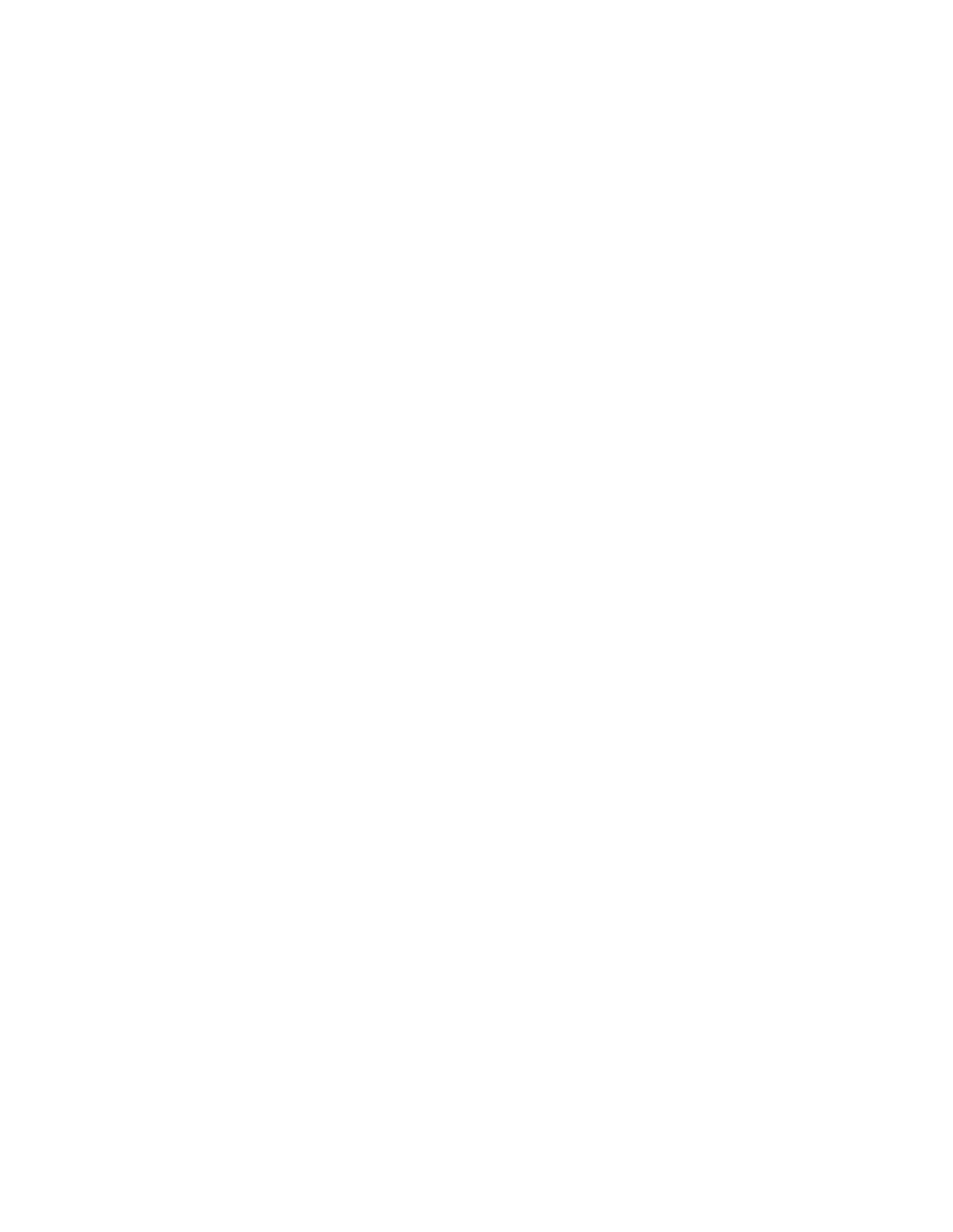

**Fig. (3).** Box and whisker plots of weights of masseter (**A**), digastric (**B**), temporalis (**C**), and tongue (**D**) in the control and clenbuterol groups after oral administration of clenbuterol for 3 weeks. There were five rats in each group. Significant difference between the control and clenbuterol groups, \*\*p<0.01. The median values of the masseter, digastric, and temporalis weights in the clenbuterol group were 46, 36, and 56% greater than those in the control group, respectively, but no significant difference in the tongue weight was found between the control and clenbuterol groups.



**Fig. (4).** Box and whisker plots of weights of tibialis anterior (**A**), soleus (**B**), diaphragm (**C**), and heart (**D**) in the control and clenbuterol groups after oral administration of clenbuterol for 3 weeks. There were five rats in each group. Significant differences between the control and clenbuterol groups: \*p<0.05, \*\*p<0.01. The median values of the tibialis anterior, diaphragm, and heart weights in the clenbuterol group were 33, 17, and 9% greater than those in the control group, respectively, but no significant difference in the soleus weight was found between the control and clenbuterol groups.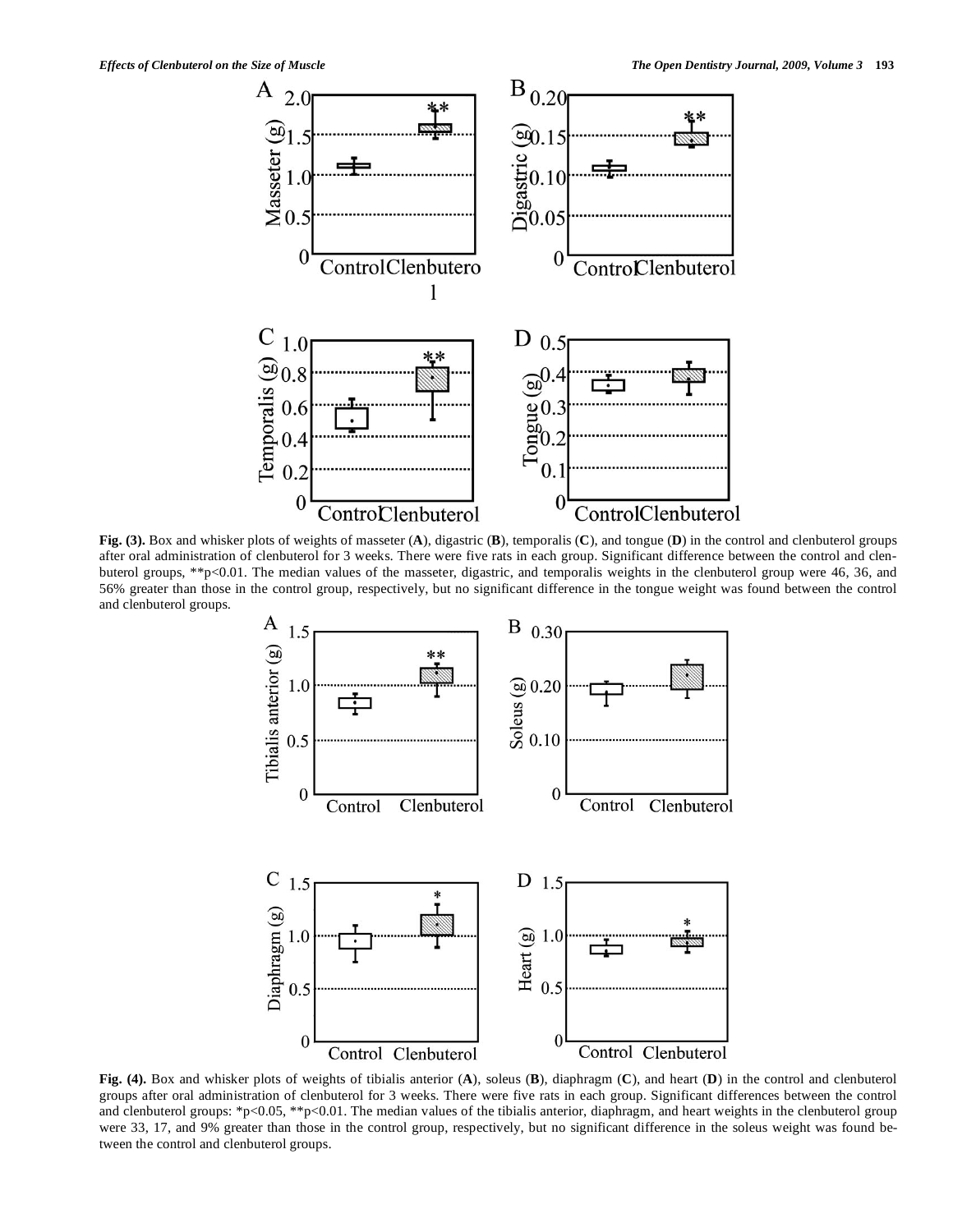|                | Control          | <b>Clenbuterol</b> | <b>Significance</b> |  |  |
|----------------|------------------|--------------------|---------------------|--|--|
| Masseter       |                  |                    |                     |  |  |
|                | $9.87 \pm 0.67$  | $9.47 \pm 0.74$    | <b>NS</b>           |  |  |
| $\overline{c}$ | $19.90 \pm 1.22$ | $19.35 \pm 0.39$   | <b>NS</b>           |  |  |
| Temporalis     |                  |                    |                     |  |  |
| 3              | $10.10 \pm 0.63$ | $10.49 \pm 0.50$   | <b>NS</b>           |  |  |
| $\overline{4}$ | $11.12 \pm 0.66$ | $12.07 \pm 0.70$   | <b>NS</b>           |  |  |
| 5              | $14.20 \pm 1.09$ | $15.44 \pm 0.82$   | <b>NS</b>           |  |  |
| Digastric      |                  |                    |                     |  |  |
| 6              | $13.52 \pm 1.22$ | $13.18 \pm 0.48$   | <b>NS</b>           |  |  |
| 7              | $6.62 \pm 1.05$  | $7.05 \pm 0.60$    | <b>NS</b>           |  |  |

#### **Table 1. The Distances (mm) Between the Origin and Insertion of Masseter, Digastric, and Temporalis Muscles Analyzed by** μ**CT**

The distance was expressed as the mean  $\pm$  standard deviation for five rats.

#### **Table 2. Reported Hypertrophic Rate of Murine Limb, Trunk, and Heart Muscles Induced by Clenbuterol**

| <b>Dose</b><br>(mg/kg/day) | <b>Duration</b> | Method | Hypertrophic rate (%)    |                          |                          |                          |                          |                          |                          |                                                                                                                                                                                                                                                                                                                                                                                                                                                                                                                                                                                                                                                                                                                                                                                                                                                                                                                      |
|----------------------------|-----------------|--------|--------------------------|--------------------------|--------------------------|--------------------------|--------------------------|--------------------------|--------------------------|----------------------------------------------------------------------------------------------------------------------------------------------------------------------------------------------------------------------------------------------------------------------------------------------------------------------------------------------------------------------------------------------------------------------------------------------------------------------------------------------------------------------------------------------------------------------------------------------------------------------------------------------------------------------------------------------------------------------------------------------------------------------------------------------------------------------------------------------------------------------------------------------------------------------|
|                            | (days)          |        | Sol                      | Gas                      | PI                       | <b>EDL</b>               | TA                       | <b>DP</b>                | Heart                    | No. of Ref.                                                                                                                                                                                                                                                                                                                                                                                                                                                                                                                                                                                                                                                                                                                                                                                                                                                                                                          |
| 0.01                       | 14              | M.P.   | 12                       | $\overline{\phantom{a}}$ | 18                       | $\sim$ $\sim$            | 11                       | $\overline{\phantom{a}}$ | 12                       | $[25]$                                                                                                                                                                                                                                                                                                                                                                                                                                                                                                                                                                                                                                                                                                                                                                                                                                                                                                               |
| 0.25                       | $\overline{7}$  | S.C.   | 18                       | 22                       | 22                       | $\overline{\phantom{a}}$ | $\overline{\phantom{m}}$ | $ -$                     | $\boldsymbol{0}$         | $[26]$                                                                                                                                                                                                                                                                                                                                                                                                                                                                                                                                                                                                                                                                                                                                                                                                                                                                                                               |
| 0.25                       | 56              | S.C.   | $\theta$                 | $\overline{\phantom{a}}$ | $\overline{\phantom{a}}$ | 20                       | $\overline{\phantom{a}}$ | $ -$                     | $- -$                    | $[6] \centering% \includegraphics[width=1.0\textwidth]{figs/fig_4.pdf} \caption{Schematic plot of the density $z$ for the $z$-axis. The solid lines represent the energy $\alpha$ values for the $z$-axis. The solid lines represent the energy $\alpha$ values for the $z$-axis. The solid lines represent the energy $\alpha$ values for the $z$-axis.} \label{fig:1}$                                                                                                                                                                                                                                                                                                                                                                                                                                                                                                                                             |
| 1.0                        | 14              | S.C.   | 14                       | 17                       | 17                       | 19                       | 15                       | $\overline{\phantom{a}}$ | 10                       | $[27]$                                                                                                                                                                                                                                                                                                                                                                                                                                                                                                                                                                                                                                                                                                                                                                                                                                                                                                               |
| 1.0                        | 21              | S.C.   | $\sim$ $\sim$            | 5                        | $\overline{\phantom{m}}$ | $\overline{\phantom{a}}$ | $\overline{\phantom{a}}$ | $ -$                     | $\overline{\phantom{m}}$ | $[28]$                                                                                                                                                                                                                                                                                                                                                                                                                                                                                                                                                                                                                                                                                                                                                                                                                                                                                                               |
| 1.0                        | 42              | S.C.   | 17                       | $\overline{\phantom{a}}$ | $\overline{\phantom{a}}$ | $\overline{\phantom{a}}$ | $\overline{\phantom{a}}$ | $- -$                    | $- -$                    | $[29]$                                                                                                                                                                                                                                                                                                                                                                                                                                                                                                                                                                                                                                                                                                                                                                                                                                                                                                               |
| 2.0                        | 16              | S.C.   | $\overline{\phantom{m}}$ | 13                       | $\overline{\phantom{m}}$ | $\overline{\phantom{a}}$ | $\overline{\phantom{m}}$ | $\overline{\phantom{m}}$ | $\overline{0}$           | $[2]$                                                                                                                                                                                                                                                                                                                                                                                                                                                                                                                                                                                                                                                                                                                                                                                                                                                                                                                |
| 2.0                        | 14              | S.C.   | 6                        | 18                       | 15                       | $\overline{\phantom{a}}$ | $\overline{\phantom{a}}$ | $\overline{a}$           | $\overline{\phantom{a}}$ | $[30]$                                                                                                                                                                                                                                                                                                                                                                                                                                                                                                                                                                                                                                                                                                                                                                                                                                                                                                               |
| 2.0                        | 14              | S.C.   | $\overline{\phantom{a}}$ | 19                       | $\overline{\phantom{m}}$ | $\overline{\phantom{a}}$ | $\overline{\phantom{a}}$ | $\overline{a}$           | $\overline{\phantom{m}}$ | $[3]$                                                                                                                                                                                                                                                                                                                                                                                                                                                                                                                                                                                                                                                                                                                                                                                                                                                                                                                |
| 2.0                        | 105             | Oral   | 17                       | $\overline{\phantom{m}}$ | $\overline{\phantom{m}}$ | $\mathbf{0}$             | $\overline{\phantom{a}}$ | $\overline{\phantom{a}}$ | $\overline{\phantom{a}}$ | $[31]$                                                                                                                                                                                                                                                                                                                                                                                                                                                                                                                                                                                                                                                                                                                                                                                                                                                                                                               |
| 3.0                        | 9               | M.P.   | $\sim$                   | 12                       | $\overline{\phantom{a}}$ | $\sim$ $\sim$            | 11                       | $- -$                    | $- -$                    | $[14]$                                                                                                                                                                                                                                                                                                                                                                                                                                                                                                                                                                                                                                                                                                                                                                                                                                                                                                               |
| $\#$                       | 14              | Oral   | 8                        | 24                       | $\overline{\phantom{m}}$ | 19                       | $\overline{\phantom{m}}$ | $\overline{\phantom{m}}$ | $\overline{\phantom{m}}$ | $[4] \centering% \includegraphics[width=1\textwidth]{images/TransY.pdf} \caption{The first two different values of $y$ and $y$ (left) and $y$ (right) are the same as a function of $y$. The first two different values of $y$. The first two different values of $y$. The first two different values of $y$. The first two different values of $y$. The first two different values of $y$. The first two different values of $y$. The first two different values of $y$. The first two different values of $y$. The first two different values of $y$. The first two different values of $y$. The first two different values of $y$. The first two different values of $y$. The first two different values of $y$. The first two different values of $y$. The first two different values of $y$. The first two different values of $y$. The first two different values of $y$. The first two different values of $$ |
| $\#$                       | 28              | Oral   | 27                       | $\overline{\phantom{a}}$ | $\overline{\phantom{m}}$ | $\sim$                   | $\overline{\phantom{a}}$ | $\overline{a}$           | $- -$                    | $[5]$                                                                                                                                                                                                                                                                                                                                                                                                                                                                                                                                                                                                                                                                                                                                                                                                                                                                                                                |
| 4.0                        | 21              | Oral   | $\mathbf{0}$             | $\overline{\phantom{m}}$ | $\overline{\phantom{a}}$ | $\overline{\phantom{a}}$ | 33                       | 17                       | 9                        | $\frac{d\mathbf{x}}{d\mathbf{x}}$                                                                                                                                                                                                                                                                                                                                                                                                                                                                                                                                                                                                                                                                                                                                                                                                                                                                                    |

The percentage of the wet weight of the soleus (Sol), plantaris (PI), extensor digitorum longus (EDL), tibialis anterior (TA), diaphragm (DP), and heart are expressed relative to the control. Dashes (--) indicate that the muscle mass was not measured. S.C., M.P., and Oral denote subcutaneous injection, continuous injection by subcutaneously implanted osmotic mini-pump, and oral administration, respectively. \*Data from the present study is included for comparison. #In these two studies, 30 μg/ml of clenbuterol was orally administered to animals via their drinking water and the exact dose of clenbuterol was not determined.

0.186 and 0.218 g, respectively, with no statistically significant difference between the two groups.

To exclude the possibility that clenbuterol secondarily leads to the hypertrophy of the masseter, temporalis, and digastric muscles by directly inducing the hypertrophy of the mandible and maxilla, we measured the distance between the origin and insertion of the muscles by μCT (Table **1**) and found no statistically significant differences in these dis-

tances. This result indicates that the hypertrophic effect of clenbuterol on masseter, temporalis, and digastric muscles is not a secondary effect.

#### **DISCUSSION**

In the present study, the hypertrophic rate associated with clenbuterol in the craniofacial muscles, including the masseter, temporalis, and digastric muscles, ranged from 36 to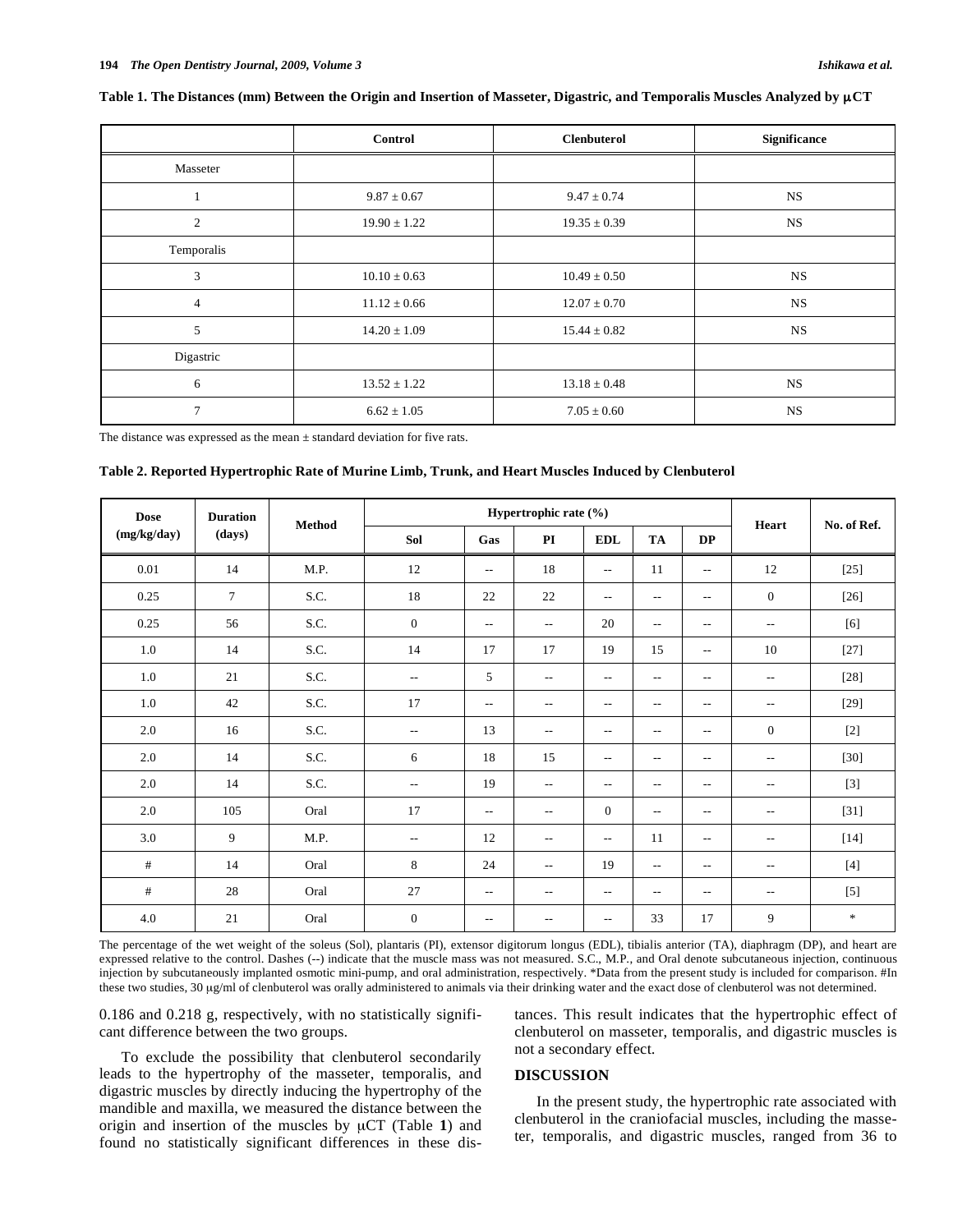56%, whereas those of the tibialis anterior, diaphragm, and heart ranged from 9 to 33%. Comparative data from previous studies of murine limb, trunk, and heart muscles are presented in tabular form in Table **2** [25]. The maximum value of the hypertrophic rate in the previous studies is 27%, which was induced in the soleus following 27 days of oral administration of 30 μg/ml of clenbuterol; the hypertrophic rates ranges from 0 to 27%. Since the dose, duration, and method of administration of clenbuterol varied among these studies, they are very difficult to compare with the present study. However, the hypertrophic rates shown in Table **2** are less than those of the craniofacial muscles in the present study.

Muscle satellite cells are activated and induce adaptive changes of skeletal muscle such as hypertrophy, the alteration of fiber type, and regeneration by external stimuli such as mechanical loading, unloading, denervation, and injury through growth factors such as IGFs, myostatin and IL-6  $[16,21-23,32,33]$ . We have reported that the pool size of satellite cells in the masseter muscle of a muscle dystrophy model mouse (mdx) is greater than those of other muscles such as the gastrocnemius, soleus, and diaphragm [24]. It also has been also reported that clenbuterol stimulates the activation, proliferation and differentiation of satellite cells [34-36] and, in the mouse disrupting  $\beta_2$  adrenergic receptor gene, clenbuterol is not able to induce the hypertrophy of skeletal muscles [14]. These reports suggest a direct relationship among the satellite cells and hypertrophy of skeletal muscle induced by clenbuterol. In the present study, the clenbuterol-induced hypertrophic rates of craniofacial muscles were greater than those of the tibialis anterior, soleus, and diaphragm muscles, and greater than those seen in previous studies. This result supports our hypothesis that the hypertrophic effect of clenbuterol on the craniofacial muscles containing the masseter muscle is greater than on other muscles

We found no significant difference induced by clenbuterol in the weight of the tongue between the control and clenbuterol groups. Although the tongue muscles constitute a subset of the craniofacial muscles, the developmental origins of tongue muscles involves the hypaxial somites  $2 \sim 5$ , and not the somitomeres, which are involved in the developmental origin of the craniofacial muscles [37-39]. Further, the program governing tongue myogenesis is similar to that for limb myogenesis and distinct from that for craniofacial myogenesis [40]. These differences may be responsible for the observed differences in the hypertrophic effect on tongue muscles by clenbuterol relative to the other craniofacial muscles such as the masseter, digastric, and temporalis.

# **ACKNOWLEDGEMENTS**

This study was supported in part by grants-in-aid for funding scientific research (No. 19592266 to C.I. and No. 20592190 to A.Y.), for funding the Bio-ventures and High-Technology Research Center from the Ministry of Education, Culture, Sports, Science, and Technology of Japan, by the Science Research Promotion Fund from the Promotion and Mutual Aid Corporation for Private Schools of Japan, and by grant-in-aid for funding scientific research form the Society for Tsurumi University School of Dental Medicine.

#### *Effects of Clenbuterol on the Size of Muscle The Open Dentistry Journal, 2009, Volume 3* **195**

#### **REFERENCES**

- [1] Sato S, Nomura S, Kawano F, Tanihata J, Tachiyashiki K, Imaizumi K. Effects of the  $\beta_2$ -agonist clenbuterol on  $\beta_1$ - and  $\beta_2$ adrenoceptor mRNA expressions of rat skeletal and left ventricle muscles. J Pharmacol Sci 2008; 107: 393-400.
- [2] Emery PW, Rothwell NJ, Stock MJ, Winter PD. Chronic effects of  $\beta_2$ -adrenergic agonists on body composition and protein synthesis in the rat. Biosci Reports 1984; 4: 83-91.
- [3] Benson DW, Foley-Nelson T, Chance WT, Zhang FS, James JH, Fischer JE. Decreased myofibrillar protein breakdown following treatment with clenbuterol. J Surg Res 1991; 50: 1-5.
- [4] Stevens L, Firinga C, Gohlsch B, Bastide B, Mounier Y, Pette D. Effects of unweighting and clenbuterol on myosin light and heavy chains in fast and slow muscles of rat. Am J Physiol Cell Physiol 2000; 279: C1558-63.
- [5] Oishi Y, Imoto K, Ogata T, Taniguchi K, Matsumoto H, Roy RR. Clenbuterol induces expression of multiple myosin heavy chain isoforms in rat soleus fibres. Acta Physiol Scand 2002; 176: 311- 18.
- [6] Rajab P, Fox J, Riaz S, Tomlinson D, Ball D, Greenhaff PL. Skeletal muscle myosin heavy chain isoforms and energy metabolism after clenbuterol treatment in the rat. Am J Physiol Regul Integr Comp Physiol 2000; 279: R1076-R81.
- [7] Wakana N, Akutsu S, Yamane A. Effects of clenbuterol, a  $\beta_2$ adrenergic agonist, on the myofiber diameter, fiber type, and expressions of insulin-like growth factors in the adult mouse masseter muscle. Jpn J Oral Biol 2003; 45: 418-27.
- [8] Soppa GK, Smolenski RT, Latif N, *et al.* Effects of chronic administration of clenbuterol on function and metabolism of adult rat cardiac muscle. Am J Physiol Heart Circ Physiol 2005; 288: H1468-76.
- [9] Wong K, Boheler KR, Bishop J, Petrou M, Yacoub MH. Clenbuterol induces cardiac hypertrophy with normal functional, morphological and molecular features. Cardiovasc Res 1998; 37: 115- 22.
- [10] Akutsu S, Shimada A, Yamane A. Transforming growth factor  $\beta s$ are upregulated in the rat masseter muscle hypertrophied by clenbuterol, a  $\beta_2$  adrenergic agonist. Br J Pharmacol 2006; 147: 412-21.
- [11] Awede BL, Thissen JP, Lebacq J. Role of IGF-I and IGFBPs in the changes of mass and phenotype induced in rat soleus muscle by clenbuterol. Am J Physiol Endocrinol Metab 2002; 282: E31-E7.
- [12] Sneddon AA, Delday MI, Steven J, Maltin CA. Elevated IGF-II mRNA and phosphorylation of 4E-BP1 and p70S6k in muscle showing clenbuterol-induced anabolism. Am J Physiol Endocrinol Metab 2001; 281: E676-82.
- [13] Matsumoto T, Akutsu S, Wakana N, Morito M, Shimada A, Yamane A. The expressions of insulin-like growth factors, their receptors, and binding proteins are related to the mechanism regulating masseter muscle mass in the rat. Arch Oral Biol 2006; 51: 603-11.
- [14] Hinkle RT, Hodge KMB, Cody DB, Sheldon RJ, Kobilka BK, Isfort RJ. Skeletal muscle hypertrophy and anti-atrophy effects of clenbuterol are mediated by the  $\beta$ 2-adrenergic receptor. Muscle Nerve 2002; 25: 729-34.
- [15] Adams GR, Cheng DC, Haddad F, Baldwin KM. Skeletal muscle hypertrophy in response to isometric, lengthening, and shortening training bouts of equivalent duration. J Appl Physiol 2004; 96: 1613-8.
- [16] Adams GR. Role of insulin-like growth factor-I in the regulation of skeletal muscle adaptation to increased loading. Exerc Sport Sci Rev 1998; 26: 31-60.
- [17] Jones JI, Clemmons DR. Insulin-like growth factors and their binding proteins: Biological actions. Endocr Rev 1995; 16: 3-34.
- [18] Florini JR, Ewton DZ, Coolican SA. Growth hormone and the insulin-like growth factor system in myogenesis. Endocr Rev 1996; 17: 481-517.
- [19] Yamane A, Urushiyama T, Diekwisch TGH. Roles of insulin-like growth factors and their binding proteins in the differentiation of mouse tongue myoblasts. Int J Dev Biol 2002; 46: 807-16.
- [20] Yamane A, Amano O, Slavkin HC. Insulin-like growth factors, hepatocyte growth factor and transforming growth factor- $\alpha$  in mouse tongue myogenesis. Dev Growth Differ 2003; 45: 1-6.
- [21] Charge SB, Rudnicki MA. Cellular and molecular regulation of muscle regeneration. Physiol Rev 2004; 84: 209-38.
- [22] Hawke TJ, Garry DJ. Myogenic satellite cells: physiology to molecular biology. J Appl Physiol 2001; 91: 534-51.